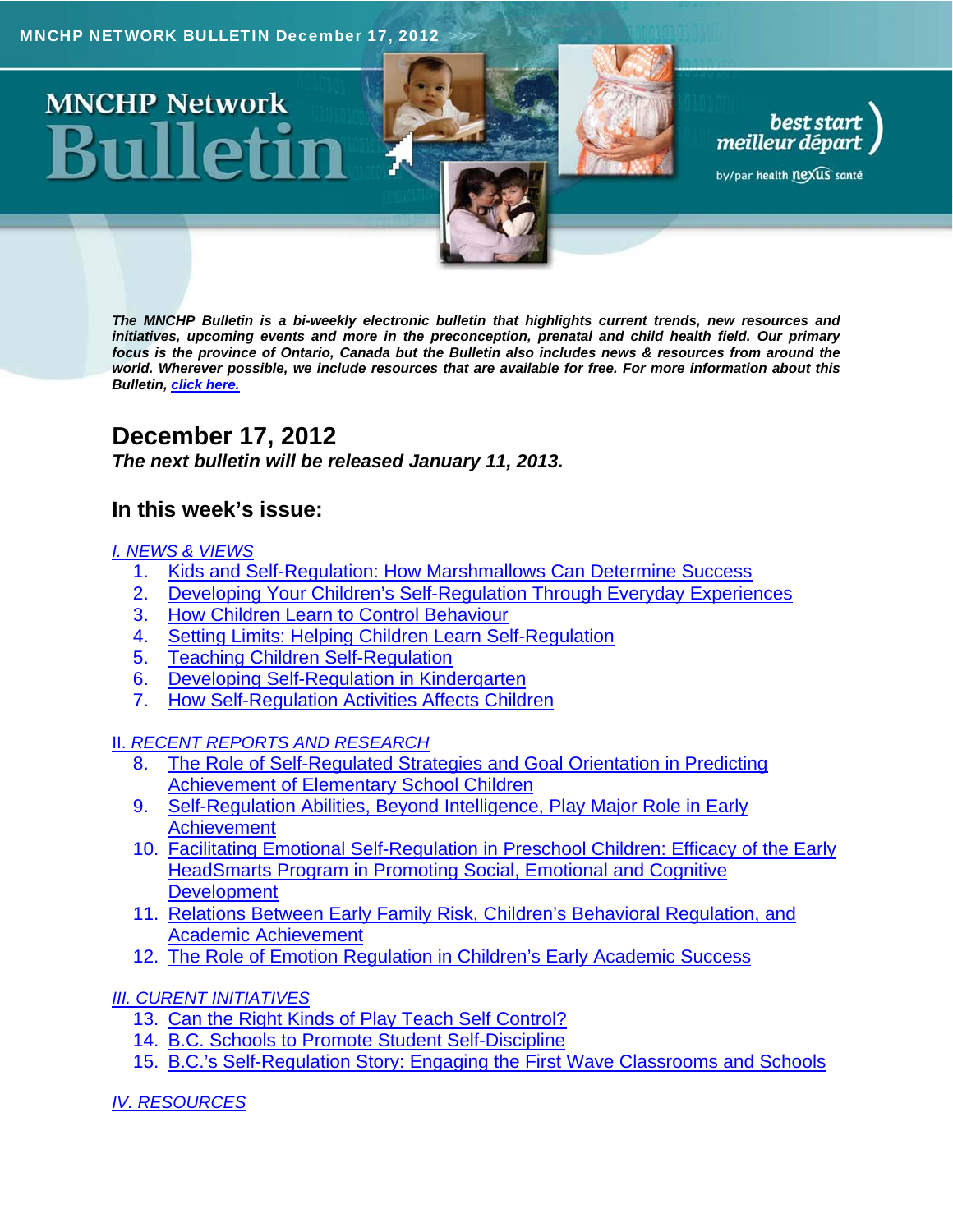- 16. Self-Regulation
- 17. Assessing Self-Regulation: A Guide for Out-Of-School Time Program **Practitioners**
- 18. Self-Regulation/Self Control: Tips and Strategies
- 19. Self Regulation: Ideas to Guide Early Practice

*V. FEATURED BEST START RESOURCES* 

- 20. The Importance of Self-Regulation
- 21. Learning to Play and Playing to Learn: What Families Can Do / Apprendre à jouer et jouer pour apprendre : ce que les familles peuvent faire
- 22. The Healthy Baby Healthy Brain Campaign / Bébé en santé Cerveau en santé
- 23. Building Resilience in Young Children: Booklet for Parents of Children From Birth to Six Years / Bâtir la résilience chez les jeunes enfants Pour les parents de jeunes enfants, de la naissance à l'âge de six ans
- 24. The On Track Guide: Supporting Healthy Child Development and Early Identification in the Early Years: A Reference Guide for Professionals in Ontario / Soutenir le développement sain de l'enfant et le diagnostic précoce de la petite enfance : Un guide de référence pour les professionnels de l'Ontario

## **I. NEWS & VIEWS**

#### **1. Kids and Self‐Regulation: How Marshmallows Can Determine Success**

This article (TVOParents, 2011) provides parents with information on self‐regulation in children. Self– regulation is defined as the ability to control physical, behavioural and mental impulses (Shanker, 2011). The ability to self‐regulate is influenced by both biological and environmental factors. Approximately 25 to 50 percent of students entering Grade 1 have problems with self-regulation. Poor self-regulation skills are associated with poor educational outcomes and risky behaviour in later life. Stressors (such as parental divorce), may negatively impact a child's ability to self-regulate. Self-regulation may be improved through participation in music, drama, sports, and by reading. This article also contains a link to a keynote address delivered by Dr. Shanker addressing issues in child self‐regulation. http://tvoparents.tvo.org/article/kids-and-self-regulation-how-marshmallows-can-determine-success

#### **2. Developing Your Children's Self‐Regulation through Everyday Experiences**

This article (Young Children, 2011) describes how adults can help children develop self‐regulation skills. Suggestions include modeling, using hints and cues and gradually withdrawing adult support. Self‐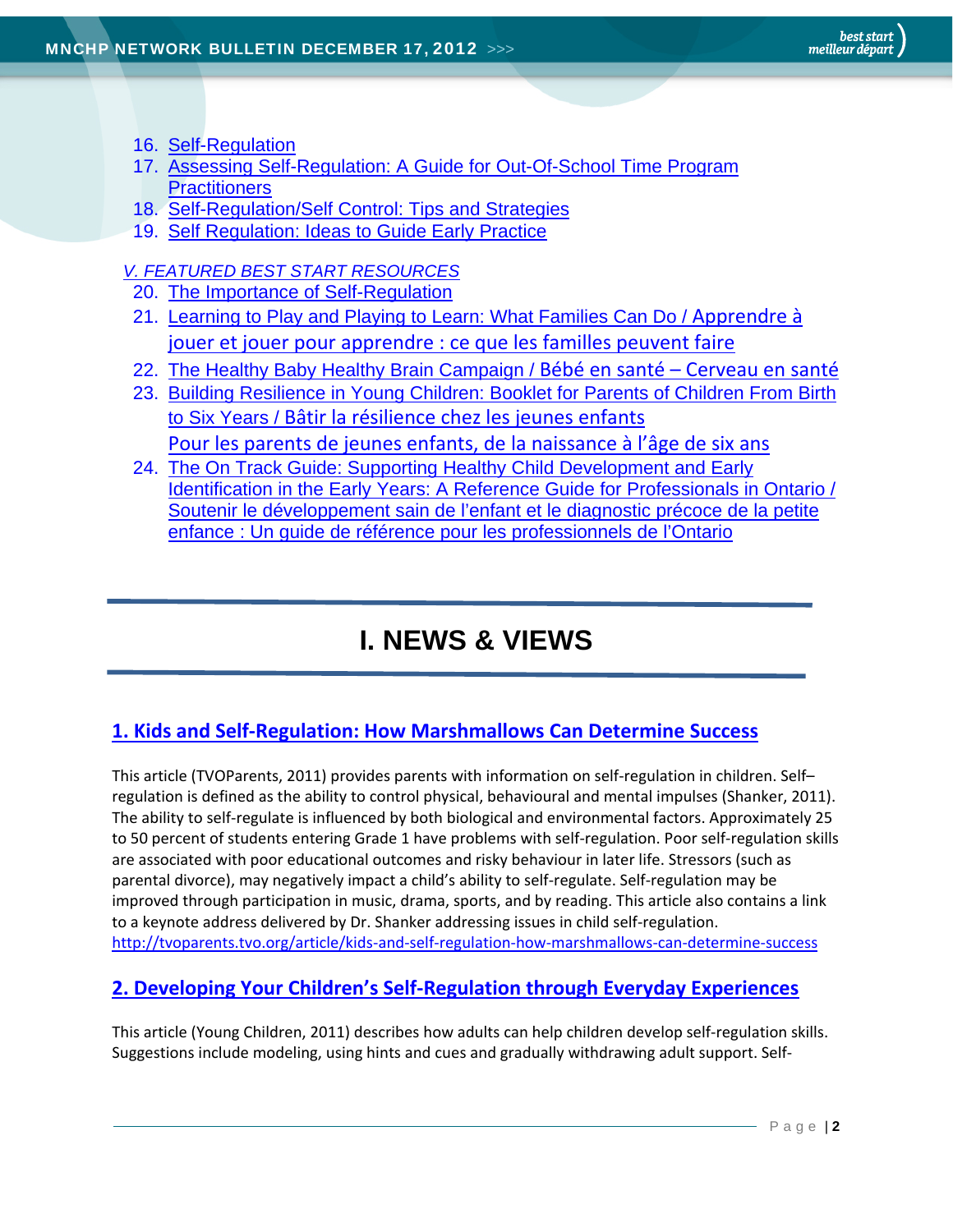regulation begins to develop before birth and becomes more sophisticated as children develop. Children develop strategies to manage incoming information, choose appropriate responses and actively participate in learning. It is important that adults have developmentally appropriate expectations for children's behaviour, as expectations that are too high might be detrimental to the child. Conversely, parents who do not provide challenging opportunities for children to develop their self‐regulation skills might hinder their child's growth.

http://www.naeyc.org/files/yc/file/201107/Self‐Regulation\_Florez\_OnlineJuly2011.pdf

#### **3. How Children Learn to Control Behaviour**

This article (Raising Children Network, 2012) describes the development of self‐regulation in children and provides parents with hints as to how to improve this skill in their children. Some children develop the ability to self‐regulate earlier than others and some may show more effortful control (which is a personality trait that leads to self‐regulation). A lot of improvement in self‐regulation takes place between the ages of 1 to 3. Children become more aware of social demands and develop the ability to change their behaviour accordingly at approximately 12 to 18 months of age. By 24 months most children begin to develop self‐control in the absence of their parents or guardians. By 36 months, most children can behave in a manner that they think their parents would want them to, when faced with different situations.

http://raisingchildren.net.au/articles/self‐regulation.html

#### **4. Setting Limits: Helping Children Learn Self‐Regulation**

This article (PBS, n.d.) outlines for parents how they can help their children learn self‐regulation. Parents should set clear limits for their children, express expectations, and set rules and consequences. Anticipation relieves stress in young children. Therefore when possible, children should be alerted before transitions (e.g., such as at the end of playtime, leaving an outing, or the arrival or departure of guests). Desired behaviour should be rewarded. When a child misbehaves, feelings and rules should be discussed. Time outs may also be useful as they allow children to regain control without feeling anxious or rejected.

http://www.pbs.org/wholechild/parents/building.html

#### **5. Teaching Children Self‐Regulation**

This article (Forever Families, n.d.) teaches parents how to teach their children self‐regulation. Children learn to make good choices when they are provided with options, therefore they should be given as many choices as possible (that are appropriate for their age level). Parents who issue orders run the risk of stunting their child's ability to make choices. Based on their maturity level, when children are given the freedom to make decisions, they are made to feel empowered to make good choices and to meet parental expectations. Parents may also contribute to the development of self‐regulation in their children by predicting situations that will tempt their children to misbehave and speaking with them about the situations ahead of time.

http://foreverfamilies.byu.edu/Article.aspx?a=79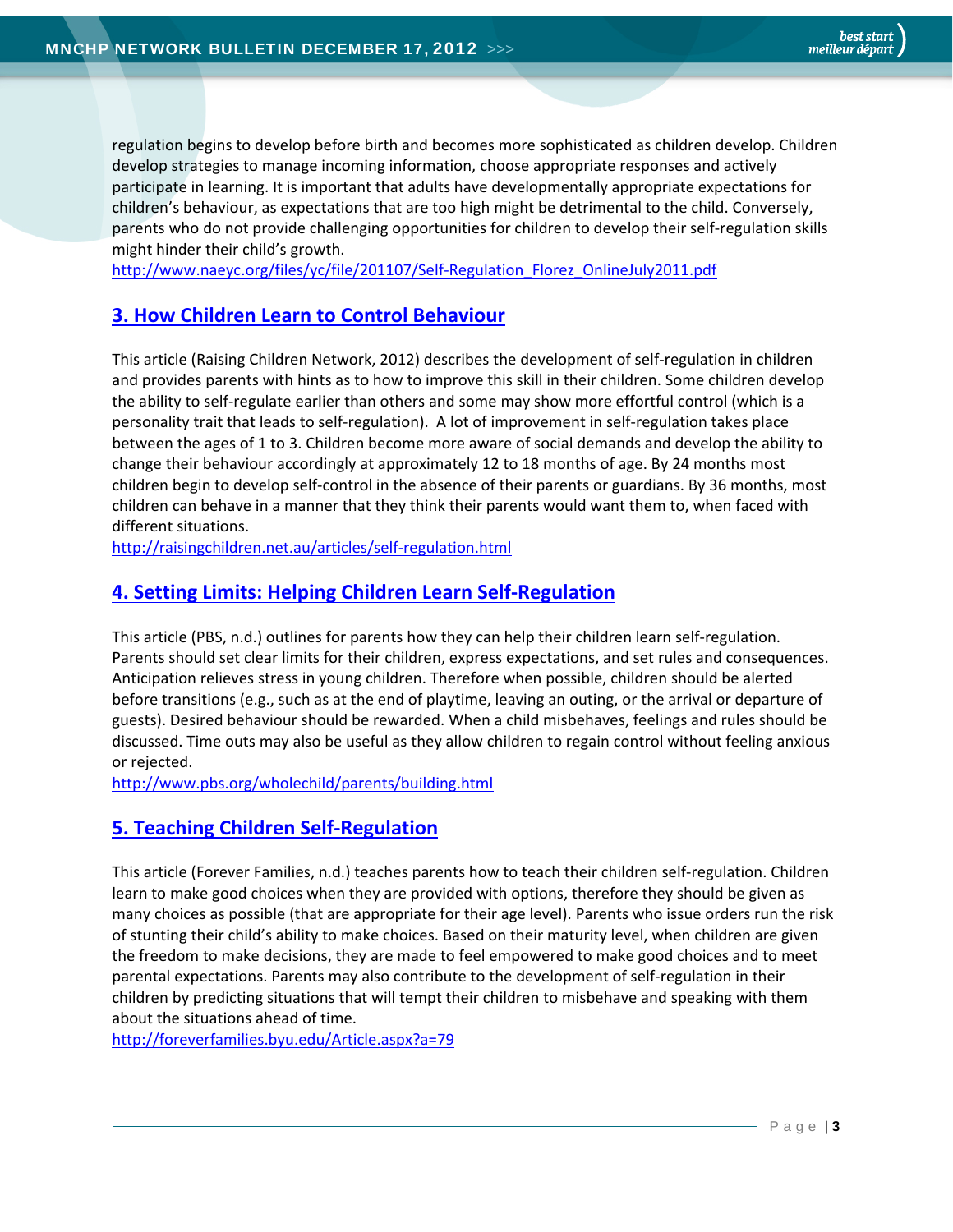#### **6. Developing Self‐Regulation in Kindergarten**

This article (Bodova, 2008) outlines the importance of self‐regulation in children and provides teachers with suggestions for promoting the development of self-regulation skills in children. Teachers are encouraged to teach self‐regulation to all children (not just those thought to have regulation problems). It is helpful for teachers to create opportunities for children to practice and apply rules in new situations. Children should be offered visual and tangible reminders about self-regulation and play, and games should be made important parts of the curriculum.

http://www.naeyc.org/files/yc/file/200803/BTJ\_Primary\_Interest.pdf

#### **7. How Self‐Regulation Difficulties Affect Children**

This article (Kids Matter, 2012) explains to families the protective effects of well‐developed self‐ regulation skills. When equipped with well developed self‐regulation skills, children are better able to manage the stressful situations that occur as part of life (e.g., the loss of a pet, family separation or death of a family member). As children learn to self-regulate, they get better at concentrating, sharing and taking turns. This article lists several signs of self‐regulation difficulties in children. These include: difficulty concentrating, looking very sad, disinterest in daily activities, becoming easily upset, and excessive worrying that prevents them from carrying out other tasks. Difficulties in self‐regulation can interrupt children's learning, the maintenance of relationships and the understanding of ones own behaviour and feelings.

http://www.kidsmatter.edu.au/families/about-behaviour/anger/how-self-regulation-difficulties-affectchildren

# **II. RECENT REPORTS AND RESEARCH**

This section lists abstracts that are relevant to the preconception, prenatal and child health field. Links to full‐text articles are provided when available.

*\* indicates journal subscription required for full text access*

**8.** The Role of Self‐Regulated Strategies and Goal Orientation in Predicting Achievement of Elementary School Children

Kitanas, A., Steen, S., & Huie, F. (2009). The role of self‐regulated strategies and goal orientation in predicting achievement of elementary school children. *International Electronic Journal of Elementary Education, 2*(1), 55‐81. Retrieved from http://www.iejee.com/2\_1\_2009/kitsantas.pdf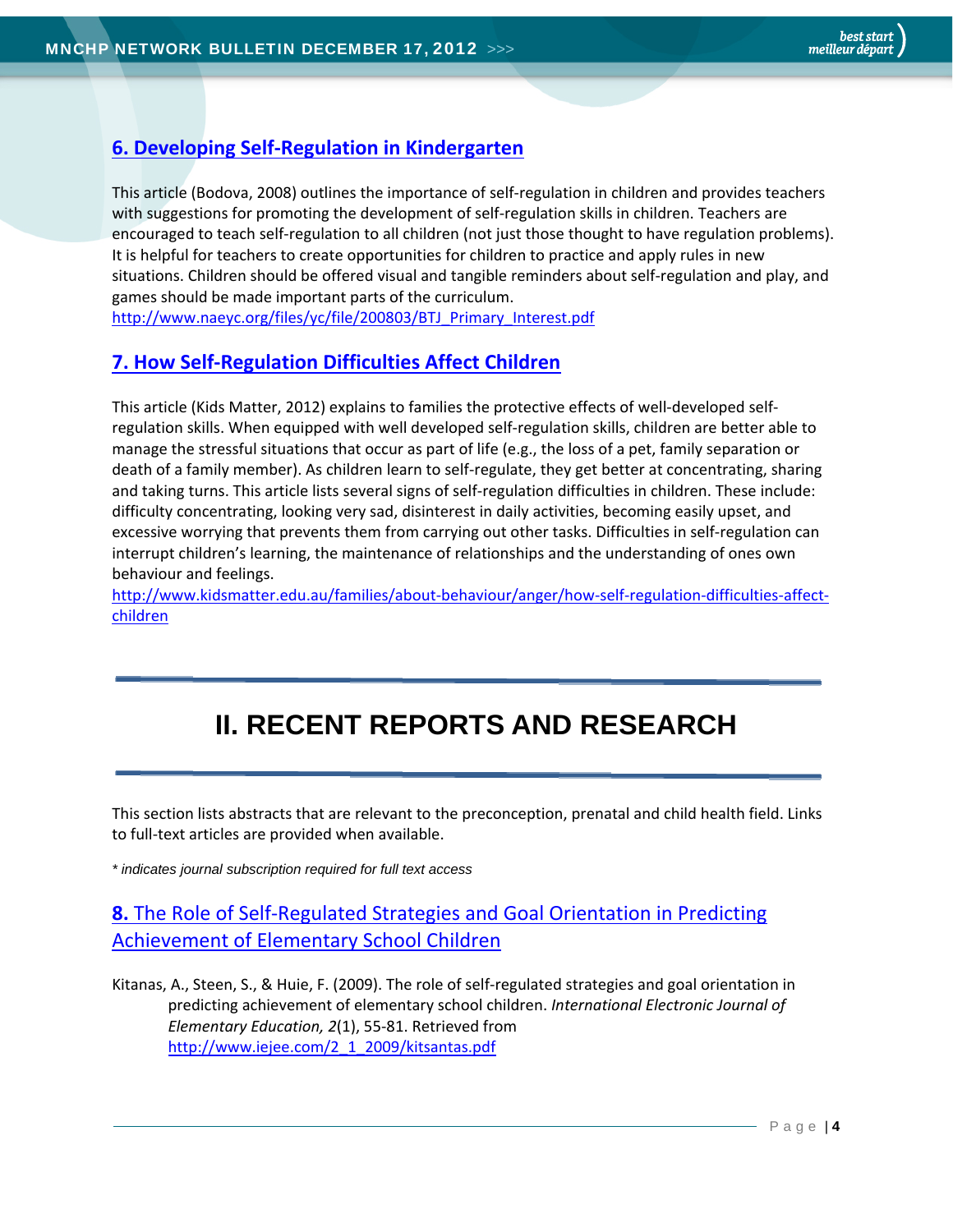The present study examined the predictiveness of self-regulated learning strategies and goal orientation of elementary students' academic achievement. Eighty one (n = 81) fifth graders were asked to respond to two scales. It was hypothesized that student achievement would be predicted by prior achievement, use of self‐regulation strategies, and goal orientation. Results showed that prior achievement and use of self-regulation strategies accounted for a significant amount of variance in students' academic achievement. Overall, goal orientation was not a significant predictor of students' outcomes measures across different subject areas. Areas for future research are explored and implications for school personnel are provided.

http://www.iejee.com/2\_1\_2009/kitsantas.pdf

#### **9.** Self-Regulation Abilities, Beyond Intelligence, Play Maior Role in Early Achievement

Science Daily (2007) summary based on:

Blair, C., & Razza, R.P. (2007). Relating effortful control, executive function, and false belief understanding to emerging math and literacy ability in kindergarten. *Child Development*, *78*(2), 647‐663. Retrieved from http://www.ncbi.nlm.nih.gov/pubmed/17381795

This article (Science Daily, 2007) reports the findings of a study conducted by researchers at Pennsylvania State University. This study demonstrates that children's self‐regulation abilities are greater predictors of future academic success than intelligence. It was also found that the inhibitory control aspect of brain function (used in planning, problem solving and goal‐directed activity) is predictive of all academic outcomes, but is particularly associated with early mathematical ability. Children who are experiencing poverty or other forms of early adversity tend to be slower in developing their self‐regulating abilities, putting them at increased risk for early school failure. http://www.sciencedaily.com/releases/2007/03/070326095349.htm

### **10.** Facilitating Emotional Self‐Regulation in Preschool Children: Efficacy of the Early HeartSmarts Program in Promoting Social, Emotional and Cognitive Development

Bradley, R. T., Atkinson, M., Tomasino, D., & Rees, R. A. (2009). The Institute of HeartMath: Boulder Creek, CA: author. Retrieved from http://www.heartmathbenelux.com/doc/facilitating‐ emotional-self-regulation-in-preschool-children\_sept09.pdf

Developed by the Institute of HeartMath (IHM), the Early HeartSmarts (EHS) program is designed to train teachers to guide and support young children (3‐6 years old) in learning emotional self‐regulation and key age-appropriate socioemotional competencies, with the goal of facilitating their emotional, social and cognitive development. This work reports the results of an evaluation study conducted to assess the efficacy of the EHS program in a pilot implementation carried out during the 2006–2007 academic year in schools of the Salt Lake City School District. The study was conducted using a quasi‐ experimental longitudinal field research design with three measurement moments (baseline and pre‐ and post‐intervention panels) using *The Creative Curriculum* Assessment (TCCA) instrument, a teacher‐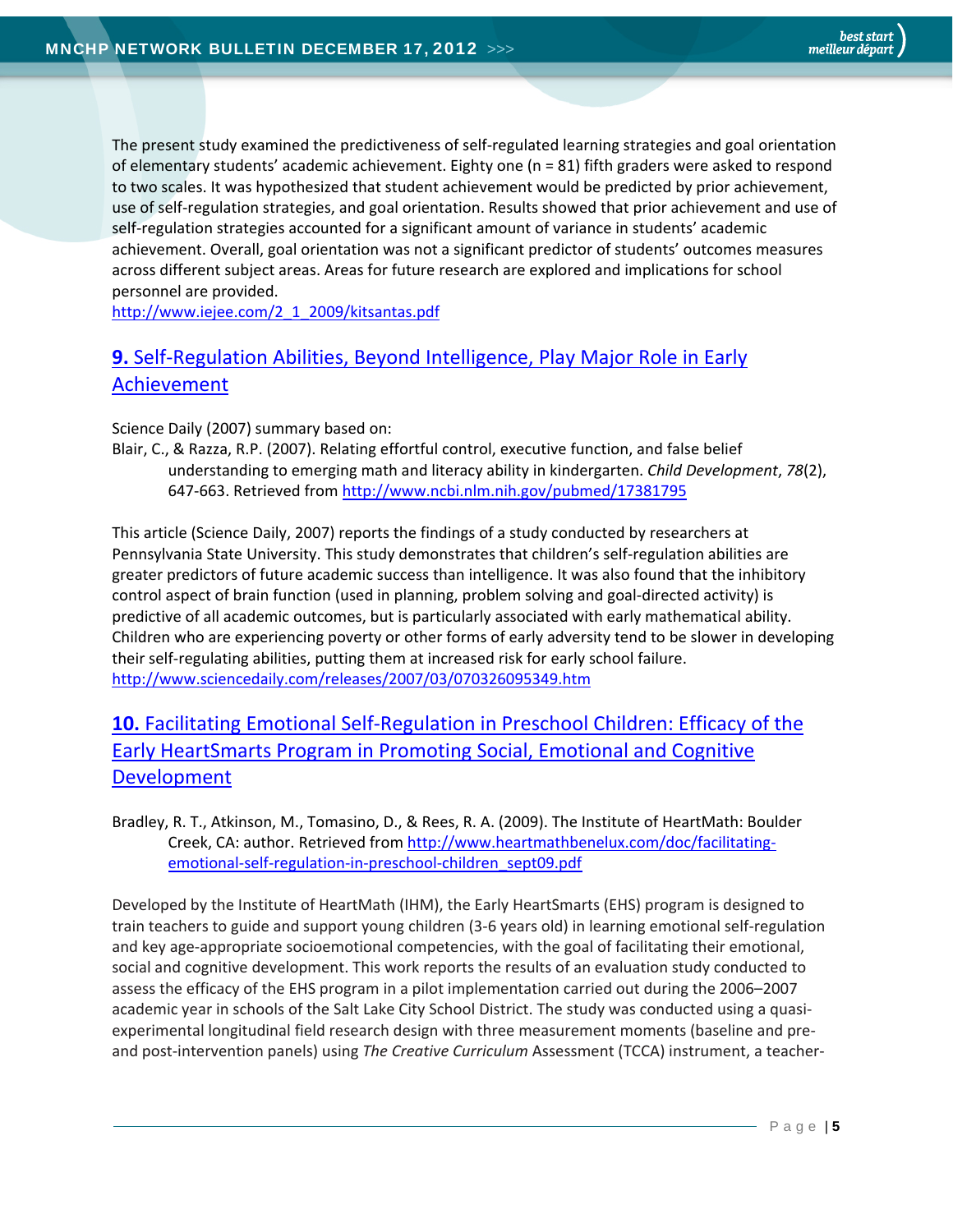scored, 50-item instrument measuring student growth in four areas of development social/emotional, physical, cognitive and language development. Children in nineteen preschool classrooms were divided into intervention and control group samples (N = 66 and 309, respectively; mean age = 3.6 years), in which classes in the former were specifically selected to target children of lower socioeconomic and ethnic minority family backgrounds. Overall, there is compelling evidence of the efficacy of the EHS program in increasing total psychosocial development and also in each of the four development areas measured by the TCCA: the results of a series of ANCOVAs found a strong, consistent pattern of significant differences on the development measures favoring preschool children who received the EHS program over those in the control group who did not. http://www.heartmathbenelux.com/doc/facilitating-emotional-self-regulation-in-preschoolchildren\_sept09.pdf

## **11.** Relations Between Early Family Risk, Children's Behavioral Regulation, and Academic Achievement

Sektnan, M., McClelland, M. M., Acock, A., & Morrison, F. J. (2010). Relations between early family risk, children's behavioral regulation, and academic achievement. *Early Childhood Research Quarterly, 25*(4), 464‐479. Retrieved from http://www.ncbi.nlm.nih.gov/pmc/articles/PMC2953426/

This study examined relations among early family risk, children's behavioral regulation at 54 months and kindergarten, and academic achievement in first grade using data on 1,298 children from the National Institute of Child Health and Human Development (NICHD) Study of Early Child Care and Youth Development. Family risk was indexed by ethnic minority status, low maternal education, low average family income from 1 – 54 months, and high maternal depressive symptoms from 1 - 54 months. Results of structural equation modeling indicated that minority status, low maternal education, and low family income had significant negative effects on reading, math, and vocabulary achievement in first grade. Modest indirect effects were also found from ethnicity, maternal education, and maternal depressive symptoms, through 54-month and kindergarten behavioral regulation to first-grade achievement. Discussion focuses on the importance of behavioral regulation for school success especially for children facing early risk.

http://www.ncbi.nlm.nih.gov/pmc/articles/PMC2953426/

#### **12.** The Role of Emotion Regulation in Children's Early Academic Success**\***

Graziano, P. A., Reavis, R. D., Keane, S. P., & Calkins, S. D. (2007). The role of emotion regulation in children's early academic success. *Journal of School Psychology, 45*(1), 3‐19. Retrieved from http://www.sciencedirect.com/science/article/pii/S0022440506000859

This study investigated the role of emotion regulation in children's early academic success using a sample of 325 kindergarteners. A mediational analysis addressed the potential mechanisms through which emotion regulation relates to children's early academic success. Results indicated that emotion regulation was positively associated with teacher reports of children's academic success and productivity in the classroom and standardized early literacy and math achievement scores. Contrary to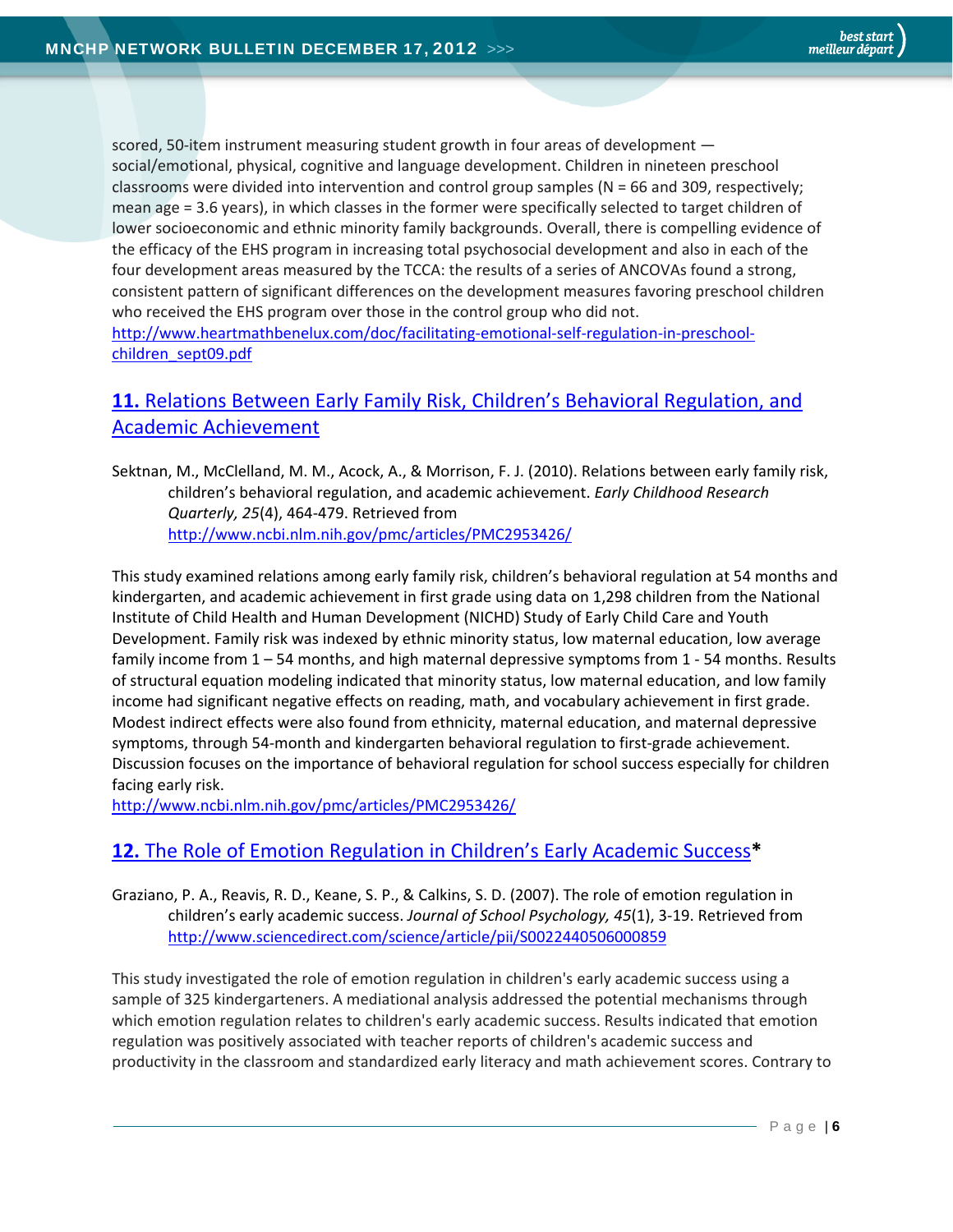predictions, child behavior problems and the quality of the student teacher relationship did not mediate these relations. However, emotion regulation and the quality of the student–teacher relationship uniquely predicted academic outcomes even after accounting for IQ. Findings are discussed in terms of how emotion regulation skills facilitate children's development of a positive student–teacher relationship as well as cognitive processing and independent learning behavior, all of which are important for academic motivation and success.

http://www.sciencedirect.com/science/article/pii/S0022440506000859

## **III. CURRENT INITIATIVES**

#### **13. Can the Right Kinds of Play Teach Self Control?**

This article (New York Times, 2009) outlines the importance of self‐ regulation in children and describes the Tools of the Mind program that is currently being implemented in several U.S. classrooms. The program is aimed at improving the self‐regulation abilities of young children, beginning at the age of 3. This program is believed to teach self-regulation skills to children from a variety of demographic groups (including those with special needs). It uses play as a key tool in the development of self‐regulation. Play in the Tools of the Mind program is complex, entails extended make‐believe scenarios involving multiple children and often lasts for hours (and even days). It is believed that with adult guidance and instruction, children are able to play in a productive way that enables them to control their reactions, direct their interests and master their thoughts, resulting in improved self‐regulation skills. http://www.nytimes.com/2009/09/27/magazine/27tools‐t.html?pagewanted=all

#### **14. B.C. Schools to Promote Student Self‐Discipline**

Six British Columbia school districts have begun to train teachers and other staff on how to improve self‐ regulation among students. The goal of this program is to address the mental, physical and psychological issues in classrooms that sometimes disrupts learning and creates a stressful environment for teachers. The program is theory based and grounded in the work of Dr. Stuart Shanker (Vancouver Sun, 2012). http://www.vancouversun.com/technology/schools+promote+student+self+discipline/7287707/story.ht ml

#### **15. B.C.'s Self‐Regulation Story: Engaging the First Wave Classrooms and Schools**

The Canadian Self‐Regulation project is currently being initiated under the guidance of Dr. Stuart Shanker and the Milton and Ethel Harris Research Institute. The program aims to develop self‐regulated students, teachers, classrooms and schools and to implement and monitor a consistent self‐regulated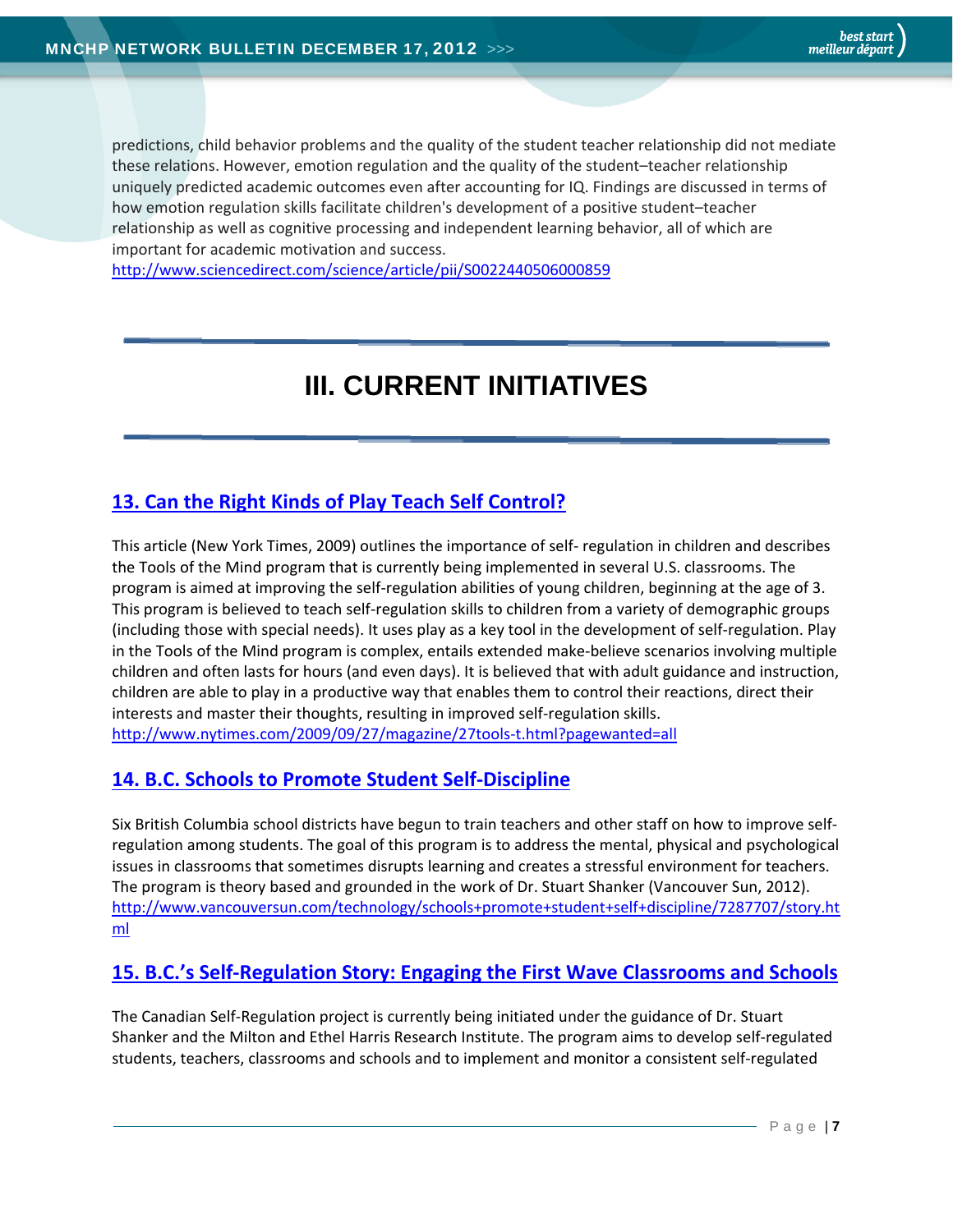learning oriented instruction model. This project is currently being run within six school districts within British Columbia and will eventually be run within schools in the Toronto District School Board and Halton District School Boards (School District 36, 2012).

http://www.self‐regulation.ca/?page\_id=515http://www.self‐regulation.ca/?page\_id=537

## **IV. RESOURCES**

#### **16. Self‐Regulation**

This guide for parents (Talaris Instititude, n.d.) describes the importance of self‐regulation in children. Tips are also provided for parents about how they can improve their children's self‐regulation. Self‐ regulation helps children develop coping and problem solving skills, and also helps them to make a smoother transition to school. During the first year, babies learn how it feels to have their needs met and gradually learn to create that feeling themselves (known as self‐soothing). In the toddler stage, children's self‐regulation and language skills begin to develop and emotional outbursts become less frequent and more manageable. In the preschool years, between the ages of 3 and 5, children begin to understand the relationship between their feelings and their behaviour. Parents should help children to identify and implement self‐regulation strategies such as practicing and waiting. http://www.wvdhhr.org/bcf/children\_adult/cabuseprev/documents/information-for-parents-self-

regulation.pdf

#### **17. Assessing Self‐Regulation: A Guide for Out‐Of‐School Time Program Practitioners**

This guide for early childhood practitioners (Bandy & Moore, 2010) defines self‐regulation and highlights why it is important. This guide also provides several questionnaire tools, which practitioners can use to assess self‐regulation in children, specifically the Questionnaire on Self‐Regulation, the Fast Track Project Child Behaviour Questionnaire, the Adolescent Self‐Regulatory Inventory and the Self Regulatory Questionnaire.

http://www.childtrends.org/Files/Child\_Trends-2010\_10\_05\_RB\_AssesSelfReg.pdf

#### **18. Self‐Regulation/Self Control: Tips and Strategies**

This guide (University of New Mexico, n.d.) provides adults with a list of effective strategies for improving self-regulation in children. Strategies include: modelling appropriate anger management behaviours, clear communication, undertaking a variety of calming activities, helping children to explore their feelings, anticipating children's outbursts, teaching children conflict resolution skills, reducing wait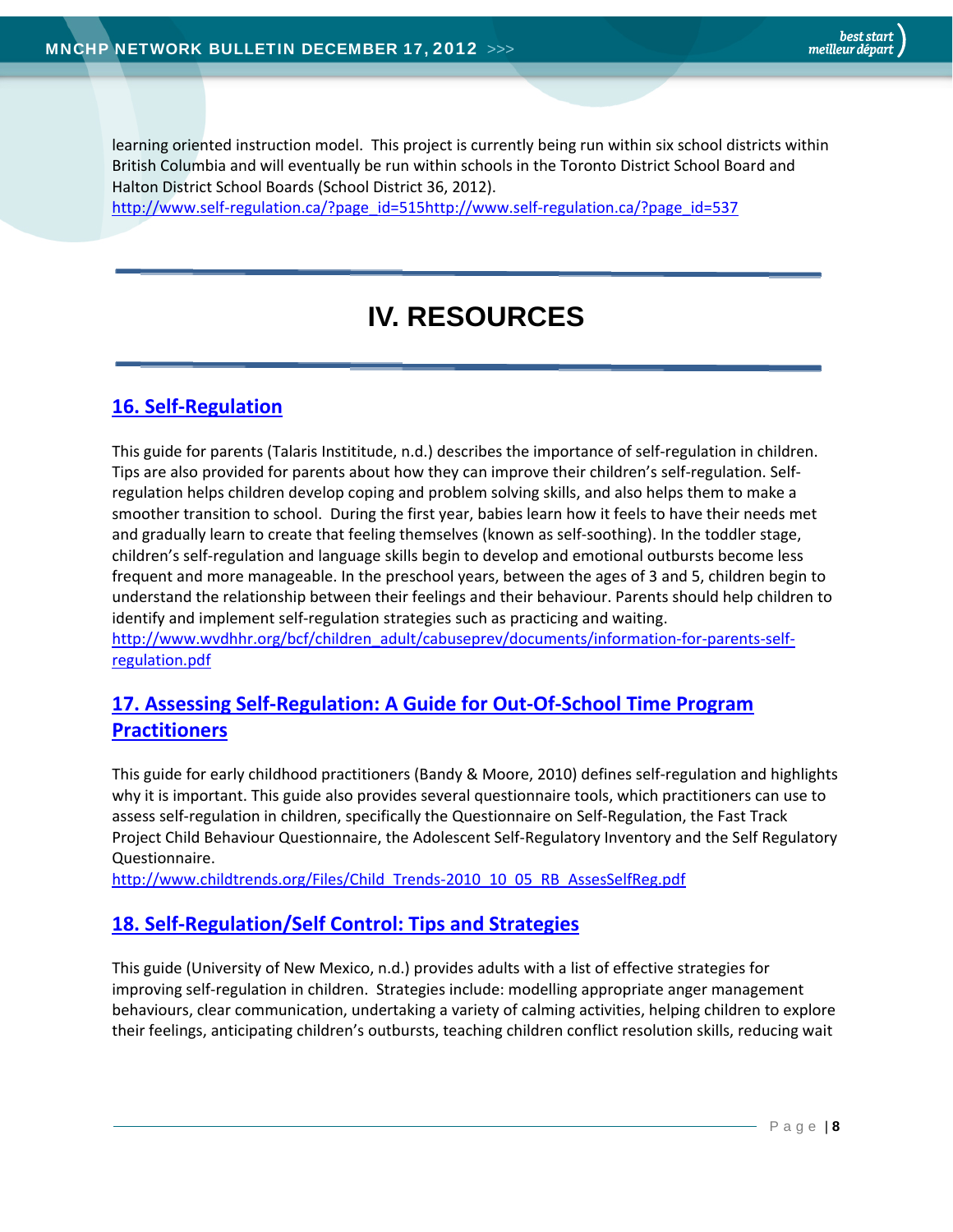times for children who are experiencing difficulties during transitions, providing a visual schedule of routine activities, and providing pre‐warning cues to allow children to know what will happen next. http://www.cdd.unm.edu/ecspd/resources/pdfs/QualityChildcare/Resource%20Guide/SelfRegulationTi psandStrategies.pdf

#### **19. Self‐Regulation: Ideas to Guide Early Practice**

This presentation (Thomas, n.d.) provides a definition of self‐regulation and provides information on the milestones of self‐regulation at various ages. The relationship between regulatory abilities and social, emotional, motor, self‐help and attention skills in later life is highlighted. This presentation also contains information on the disorders of regulation and the application of self‐regulation to parenting. http://www.lapen.org/uploads/SELFREGULATIONforECSS...1.pdf

## **V. FEATURED BEST START RESOURCES**

#### **20. The Importance of Self‐Regulation**

This presentation by Dr. Stuart Shanker was delivered at Best Start Resource Centre's Annual Conference in 2011. It outlines the importance of self-regulation (and arousal regulation), the impact of stress on development, and the impact of self‐regulation on academic achievement, long‐term outcomes, and both mental health and physical health.

http://www.beststart.org/events/detail/bsannualconf11/webcov/presentations/K3\_Importance%20of% 20Self‐Regulation.pdf

#### **21. Learning to Play and Playing to Learn: What Families Can Do / Apprendre à jouer et jouer pour apprendre : ce que les familles peuvent faire**

This booklet (2012) helps parents and all who care for children, support play‐based learning at home, in child care and preschool settings and Kindergarten. Particular attention is given to attachment, self‐ regulation and play. This booklet uses a language that is used in Kindergarten and will be familiar to parents and the Kindergarten team. Checklists relating to growth, development, health, nutrition, routines and self‐help, including the revised Nipissing District Development Screens are included in the booklet.

http://www.beststart.org/resources/hlthy\_chld\_dev/pdf/school\_readiness\_english\_fnl.pdf

Ce livret (2012) répondra aux questions des parents et de toute personne qui s'occupe des enfants. On y explique comment les enfants apprennent dès leur naissance et comment les parents et les autres personnes responsables peuvent préparer les enfants pour leur entrée à la maternelle et au‐delà. Une attention particulière est accordée aux thèmes de l'attachement, de l'autorégulation et du jeu. C'est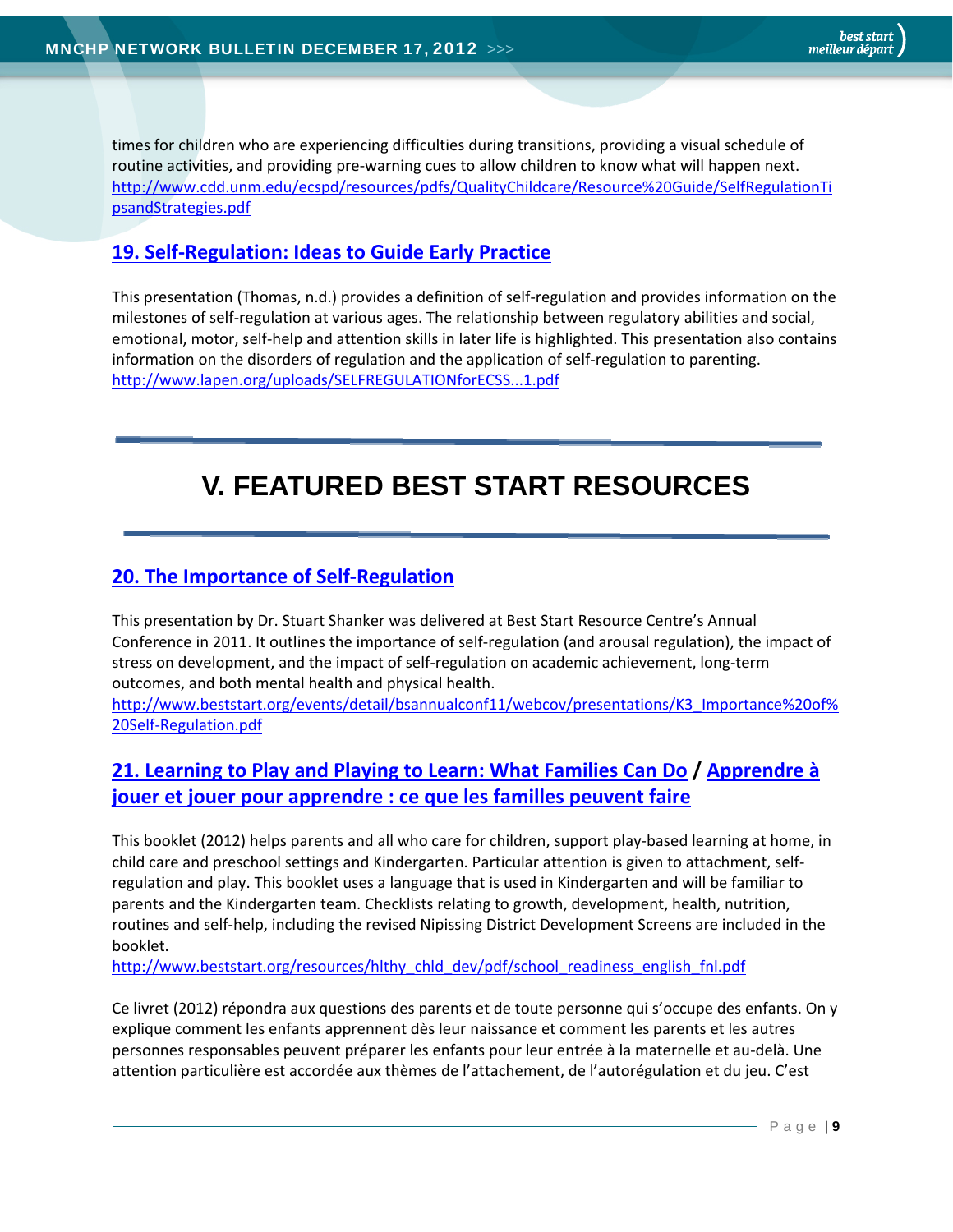livret utilisée à la maternelle et sera familière aux parents et à l'équipe de la maternelle. Des listes de contrôle relatives à la croissance, le développement, la santé, la nutrition, les routines et d'auto‐ assistance, y compris les questionnaires de dépistage de développement révisés du district de Nipissing sont incluses dans le livret.

http://www.meilleurdepart.org/resources/develop\_enfants/pdf/school\_readiness\_FRENCH\_sept2012\_f nl.pdf

#### **22. The Healthy Baby Healthy Brain Campaign / Bébé en santé – Cerveau en santé**

The focus of this provincial awareness campaign is to make parents aware of practical ways to support their young child's brain development, the foundation to healthy child development. This campaign was launched in October 2012. It is designed to reach parents of children 0‐3 and parents expecting a child. This campaign website provides find videos and other campaign resources relating to self‐regulation (and several other topics).

http://www.HealthyBabyHealthyBrain.ca/ http://www.beststart.org/healthybabyhealthybrain/background.html

Le but principal de cette campagne de sensibilisation provinciale est de donner des idées pratiques aux parents pour soutenir le développement du cerveau de leur jeune enfant, le fondement du développement de la petite enfance. Cette campagne a été lancée en octobre 2012. Elle vise les parents ayant des enfants de 0 à 3 ans et les parents qui attendent un enfant. Ce site Web fournit des vidéos et des ressources de la campagne sur l'autorégulation (et plusieurs autres sujets). http://www.bebeensantecerveauensante.ca/index.htm http://www.meilleurdepart.org/bebeensantecerveauensante/index.html

#### **23. Building Resilience in Young Children: Booklet for Parents of Children From Birth to Six Years / Bâtir la résilience chez les jeunes enfants Pour les parents de jeunes enfants, de la naissance à l'âge de six ans**

This booklet is for parents of children from birth to six years and anyone who cares for children – like grandparents, relatives, foster parents and other adults. Many of the ideas will also help families with older children. *Building Resilience in Young Children* is a resource to help you boost your child's ability to bounce back from life's challenges and thrive. It contains a chapter on the development of self‐control and self‐regulation in children.

It is filled with:

- Up‐to‐date information
- Helpful tips
- Parent stories
- Links to other resources

http://www.beststart.org/resources/hlthy\_chld\_dev/pdf/BSRC\_Resilience\_English\_fnl.pdf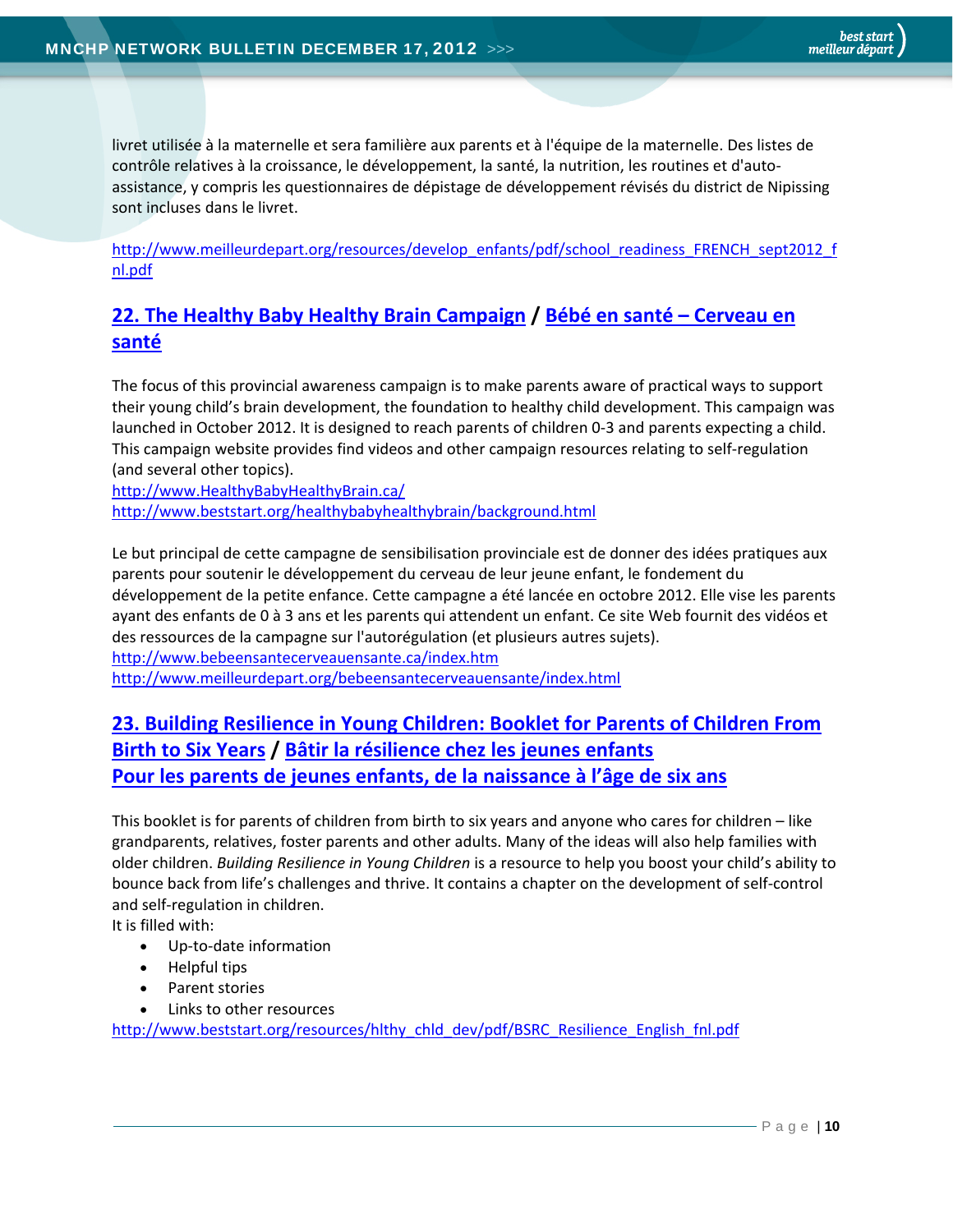Cette brochure (2012) est pour les parents de jeunes enfants, de la naissance à l'âge de six ans et tous ceux qui s'occupent d'un enfant, par exemple les grands‐parents, la parenté, les parents de famille d'accueil et les autres adultes. *Bâtir la résilience chez les jeunes enfants* est un outil pour vous aider à améliorer la capacité de votre enfant à surmonter les défis de la vie et à s'épanouir. Il y a un chapitre sur le développement de l'auto‐contrôle et de l'autorégulation chez les enfants. Elle contient :

- des informations courantes;
- des conseils utiles;
- des témoignages de parents;
- des liens vers d'autres ressources.

**24. The On Track Guide: Supporting Healthy Child Development and Early Identification in the Early Years: A Reference Guide for Professionals In Ontario / Le guide Sur la bonne voie : Soutenir le développement sain de l'enfant et le diagnostic précoce de la petite enfance : Un guide de référence pour les professionnels de l'Ontario**

The On Track guide (2011) is an online reference guide for service providers working with children from 0 ‐ 6 and their families. Chapter 6 of the guide contains a section on self‐regulation. The objectives of the guide are to:

- Support healthy development of all children within their own pace and context
- Provide identification of indicators that may put a child at risk
- List strategies to support children and those who work with and care for them
- Assist service providers in connecting to local services for children.

http://www.meilleurdepart.org/SurLaBonneVoie/6‐supportchildren.html

Le guide Sur la bonne voie est un guide de référence en ligne pour les intervenants travaillant avec des enfants de 0 à 6 ans et leurs familles. Le chapitre 6 du guide contient une section sur l'autorégulation. Les objectifs du guide sont de :

- Soutenir le développement sain de tous les enfants, selon leur rythme et leur contexte.
- Identifier les indicateurs que pourraient mettre un enfant à risque.
- Offrir des stratégies pour aider les enfants et ceux qui travaillent avec eux et ont soin d'eux.
- Fournir de l'assistance aux intervenants pour aiguiller les enfants aux services locaux disponibles.

http://www.meilleurdepart.org/SurLaBonneVoie/fr‐6‐soutenirenfants.html

#### *About This Bulletin*

*The Best Start Resource Centre thanks you for your interest in, and support of, our work. Best Start permits others to copy, distribute or reference the work for non-commercial purposes on condition that full credit is given. Because our MNCHP bulletins are designed to support local health promotion initiatives, we would appreciate knowing how this resource has supported, or been integrated into, your work (mnchp@healthnexus.ca). Please note that the Best Start Resource Centre does not endorse or recommend any events, resources, or publications mentioned in this bulletin.*